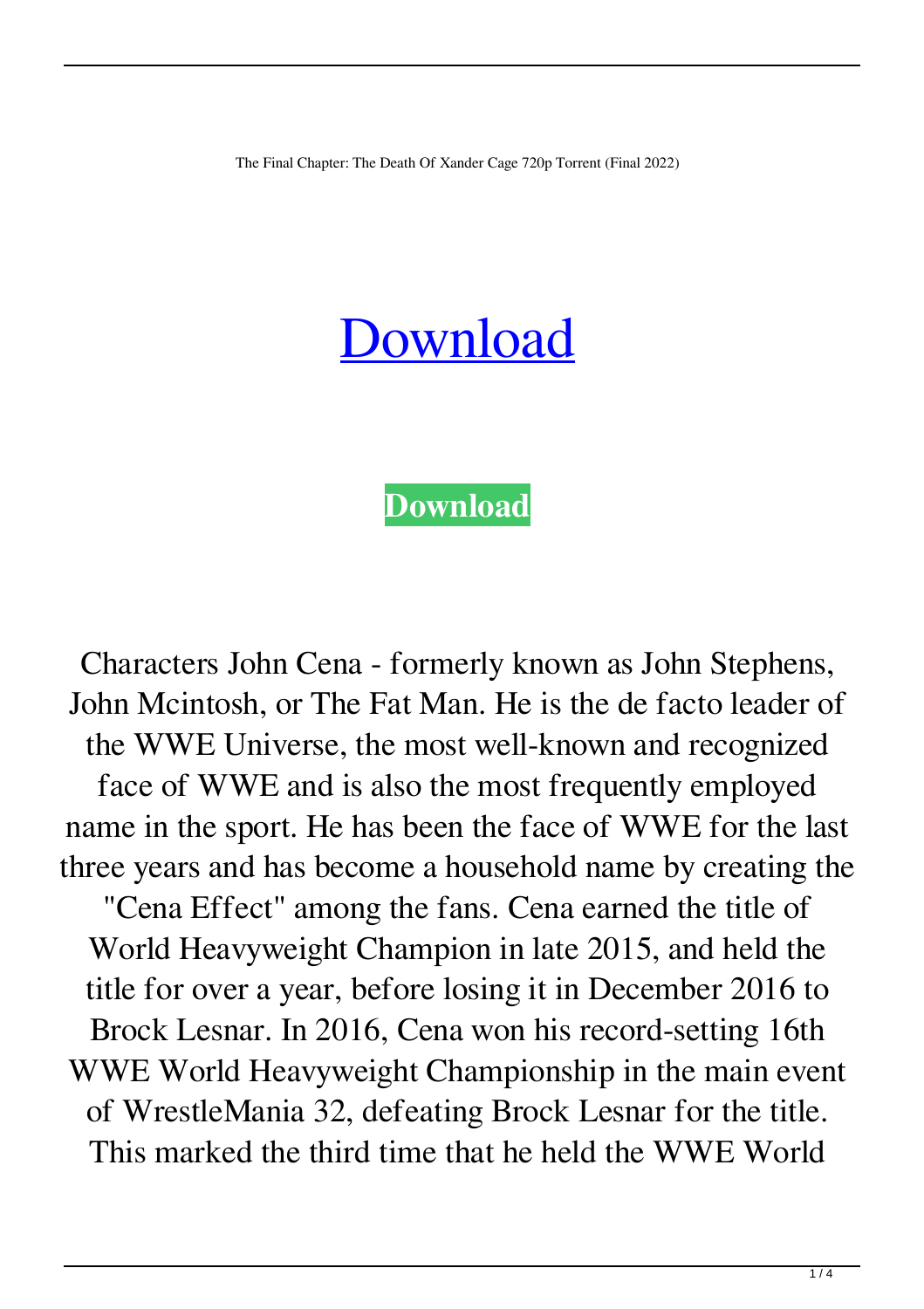Heavyweight Championship, as he previously held the title once during an extended hiatus in 2008, and once at WrestleMania XXV in 2010, where he held the title for what was declared by many to be an hour. As of early 2017, Cena is contracted to WWE until at least the end of 2018. Big Show - No one in the history of WWE has ever looked and sounded like the current incarnation of Big Show. A powerful 6'5", 265-pound behemoth of a man with intimidating movements and facial expressions, Big Show has been one of the WWE's most highly rated and trusted wrestlers for many years. The Show is also known for his ability to manage difficult crowd members in WWE's "blue screen" arena. Big Show is a former World Heavyweight Champion who was named the WWE World Heavyweight Champion in 2008, beating the then-Intercontinental Champion Batista for the title. He went on to lose the title to The Undertaker at WrestleMania XXV. He held the World Heavyweight Championship for 2 months. He's now a "preferred on-screen authority figure", which explains his well-liked personality. The Big Show will be leaving the WWE at the end of 2016 and will take the role of General Manager of Raw, the most prominent American wrestling program in the WWE. He will be replaced by Stephanie McMahon. Maryse - She is a former WWE Divas Champion (formerly known as Victoria) and the former wife of The Undertaker. She is from St. Denis, France. She was the first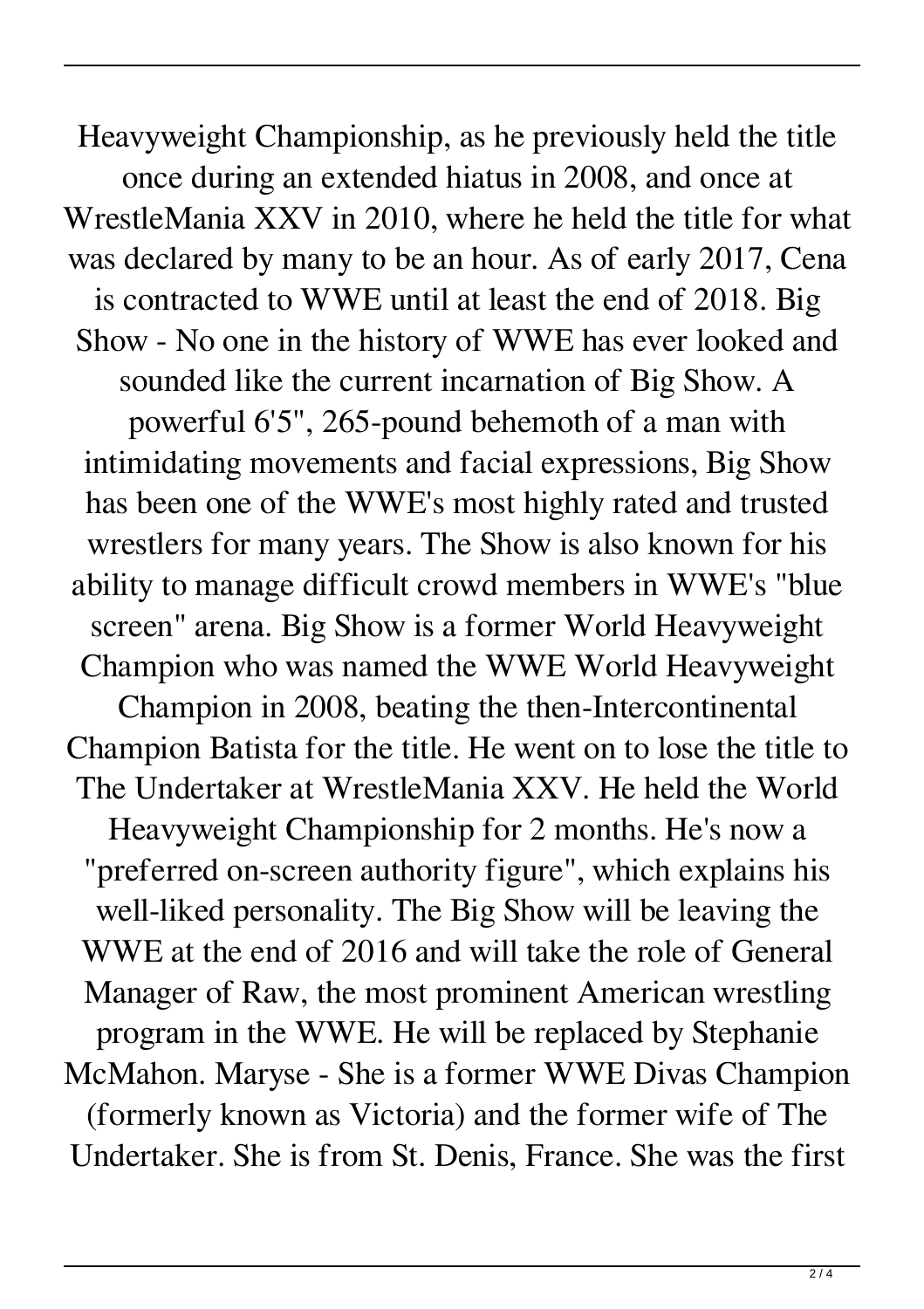## Divas Champion when the division was first introduced in 2007. She holds the record for most Divas Championship reigns,